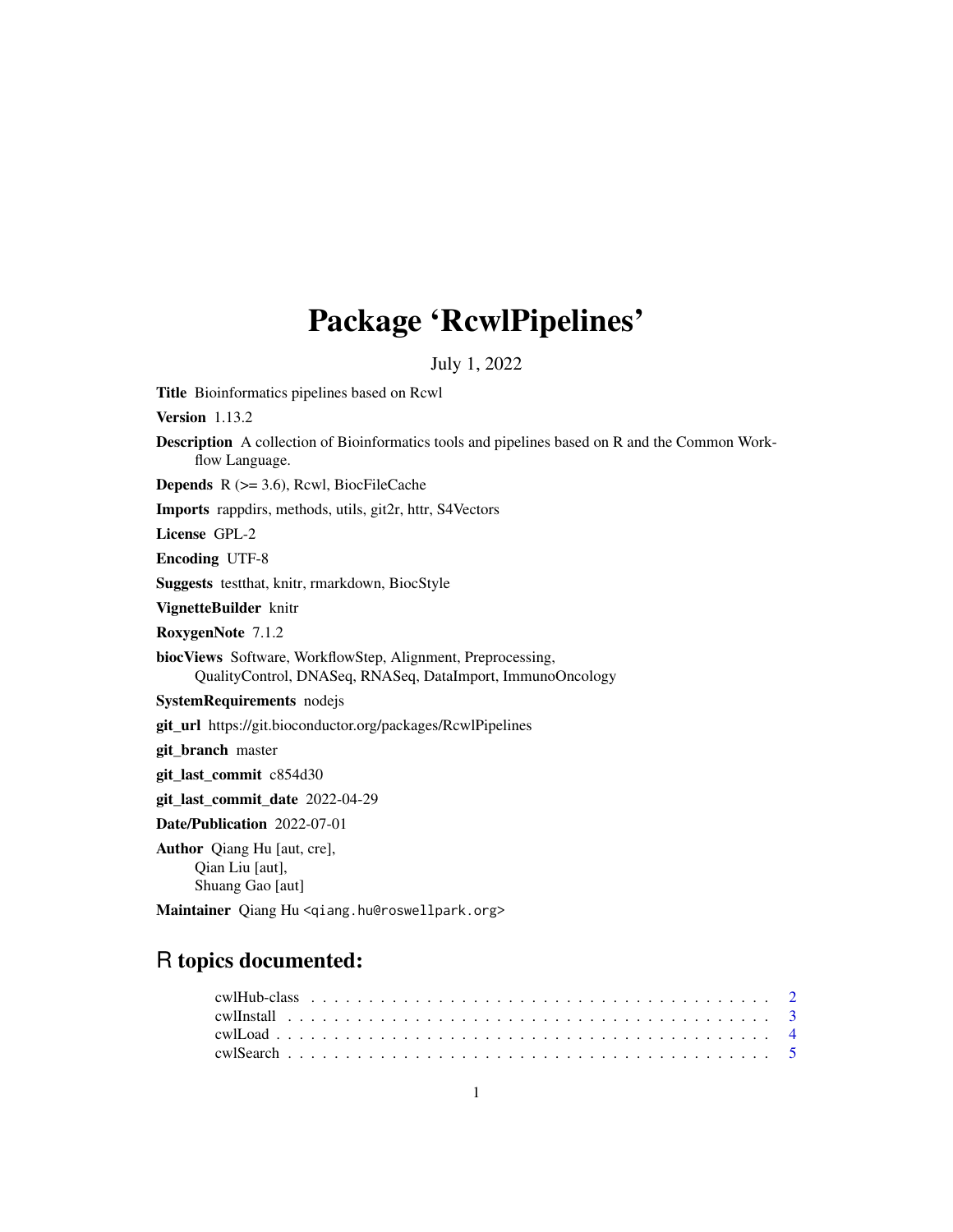#### <span id="page-1-0"></span>2 cwlHub-class

| $\mathbf{R}$ |
|--------------|
|              |
|              |
|              |

cwlHub-class *cwlHub*

#### Description

'cwlHub' class, constructor, and methods.

#### Usage

cwlHub(BFC)

## S4 method for signature 'cwlHub' mcols(x)

## S4 method for signature 'cwlHub' show(object)

## S4 method for signature 'cwlHub,ANY,ANY,ANY' x[value]

title(object)

Command(object)

Container(object)

Type(object)

#### Arguments

| BFC.   | A BiocFileCache created for 'RcwlRecipes'. |
|--------|--------------------------------------------|
| X      | A 'cwlHub' object.                         |
| object | A 'cwlHub' object                          |
| value  | The "BFC" ID to extract the subset.        |

#### Value

cwlHub: a 'cwlHub' object with slots of 'rid' and 'cache' path. mcols: a 'DataFrame' with information from the 'BicFileCache' object. [: a subset of 'cwlHub' records.

title: the 'Rcwl' recipe names for tools or pipelines.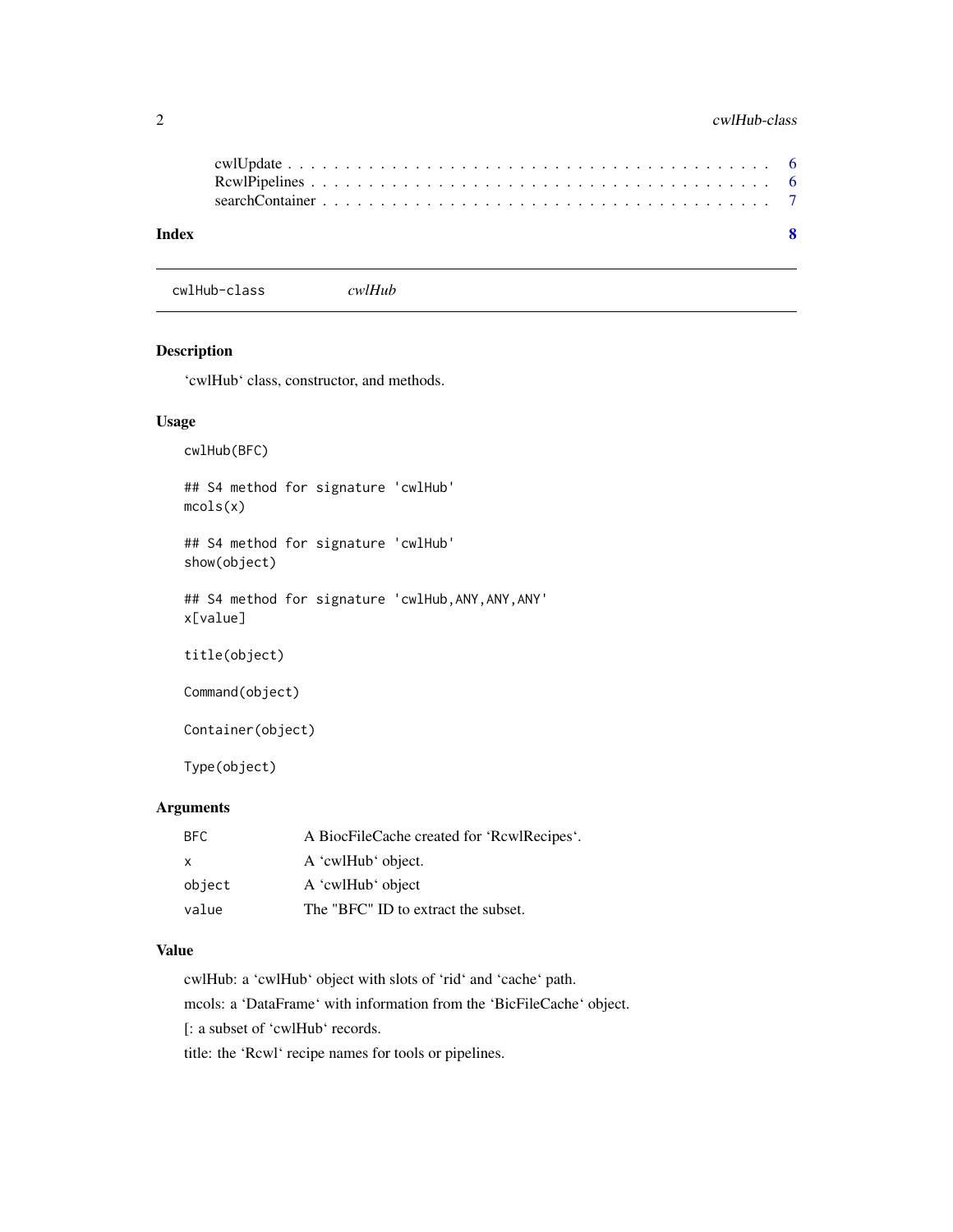#### <span id="page-2-0"></span>cwlInstall 3

Command: The name of 'Rcwl' wrapped command line tools.

Container: the container name for the 'Rcwl' recipe if exist. Otherwise 'NA'.

Type: The type of the 'Rcwl' recipe, "pipeline" or "tool".

#### Examples

```
## Not run:
tools <- cwlUpdate()
t1 <- tools["BFC178"]
title(t1)
Command(t1)
Container(t1)
Type(t1)
```
## End(Not run)

cwlInstall *cwlInstall*

#### Description

To source Rcwl scripts

#### Usage

```
cwlInstall(rname, bfc = NULL, env = .GlobalEnv)
```
#### Arguments

| rname | The name or filepath of tool or pipeline to install ('rname' or 'fpath' column<br>from the 'bfc' object returned from 'cwlSearch').                 |
|-------|-----------------------------------------------------------------------------------------------------------------------------------------------------|
| bfc   | The 'BiocFileCache' object for the recipes returned from 'cwlUpdate'. The<br>default is NULL which automatically detect the "Rcwl" cache directory. |
| env   | The R enviroment to export to. The default is '.GlobalEnv'.                                                                                         |

#### Details

Note to developers that the dependent Rcwl scripts should be included in the recipe with '@include' tag.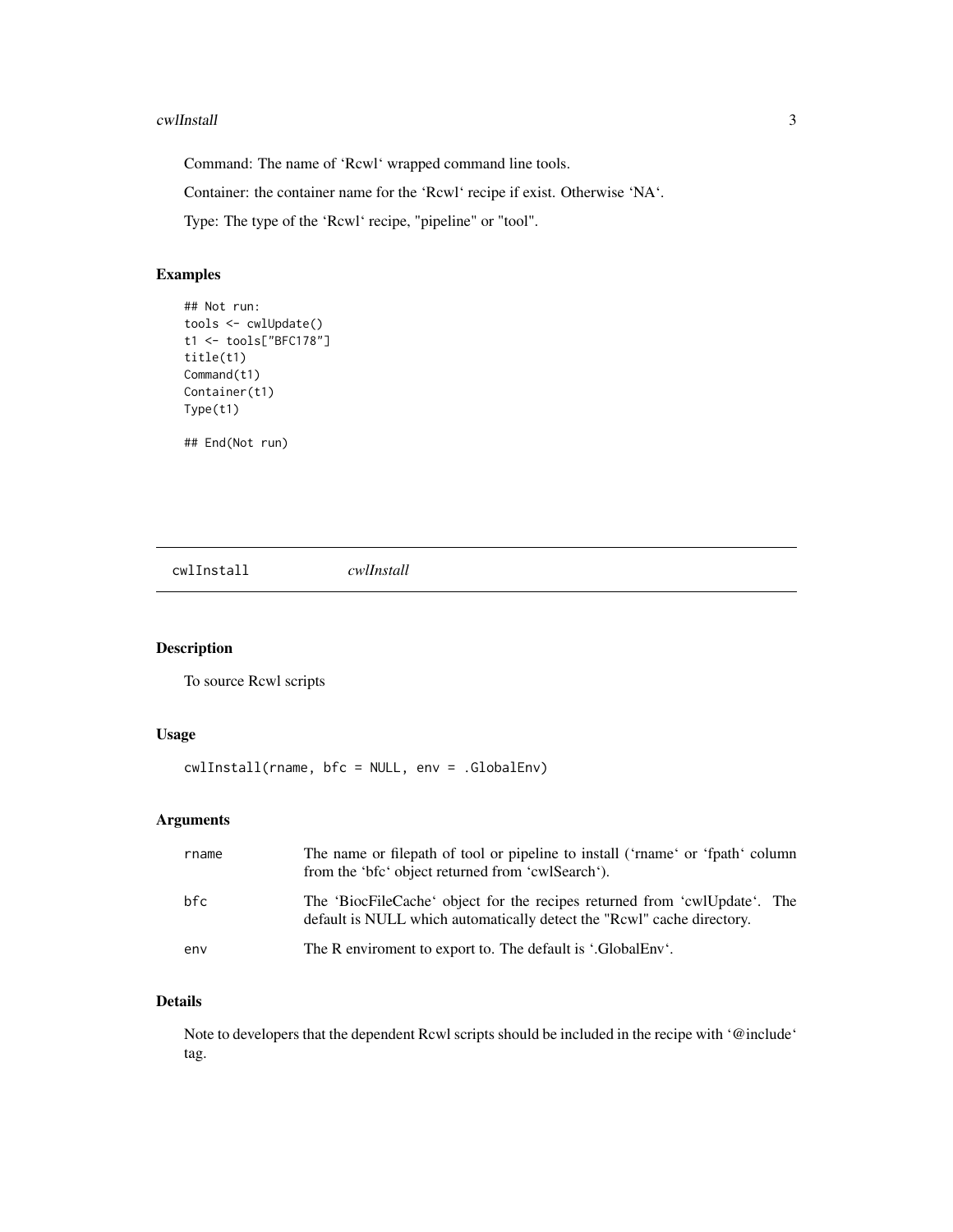#### 4 cwlLoad and the contract of the contract of the contract of the contract of the contract of the contract of the contract of the contract of the contract of the contract of the contract of the contract of the contract of

#### Examples

```
## Not run:
tls <- cwlSearch("bwa")
tls$rname
cwlInstall("tl_bwa")
cwlInstall(tls$fpath[tls$rname == "tl_bwa"]) ## equivalent
bwa
## End(Not run)
```
cwlLoad *cwlLoad*

#### Description

To source Rcwl scripts

#### Usage

```
cwlLoad(
  rname,
  bfc = NULL,env = .GlobalEnv,
  cwlfile = NULL,
  dir = tempdir(),
  ...
)
```
#### Arguments

| rname      | The name or filepath of tool or pipeline to install ('range' or 'fpath' column<br>from the 'brt object returned from 'cwlSearch'). It can also be a CWL url or a<br>github repo. |
|------------|----------------------------------------------------------------------------------------------------------------------------------------------------------------------------------|
| bfc        | The 'BiocFileCache' object for the recipes. The default is NULL which auto-<br>matically detect the "Rcwl" cache directory.                                                      |
| env        | The R enviroment to export to. The default is '.GlobalEnv'.                                                                                                                      |
| cwlfile    | For github repo input, The relative path of a CWL file inside of the github repo.                                                                                                |
| dir        | For github repo input, the directory to clone the repo.                                                                                                                          |
| $\ddots$ . | More options from git2r::clone.                                                                                                                                                  |

#### Details

Note to developers that the dependent Rcwl scripts should be included in the recipe with '@include' tag.

<span id="page-3-0"></span>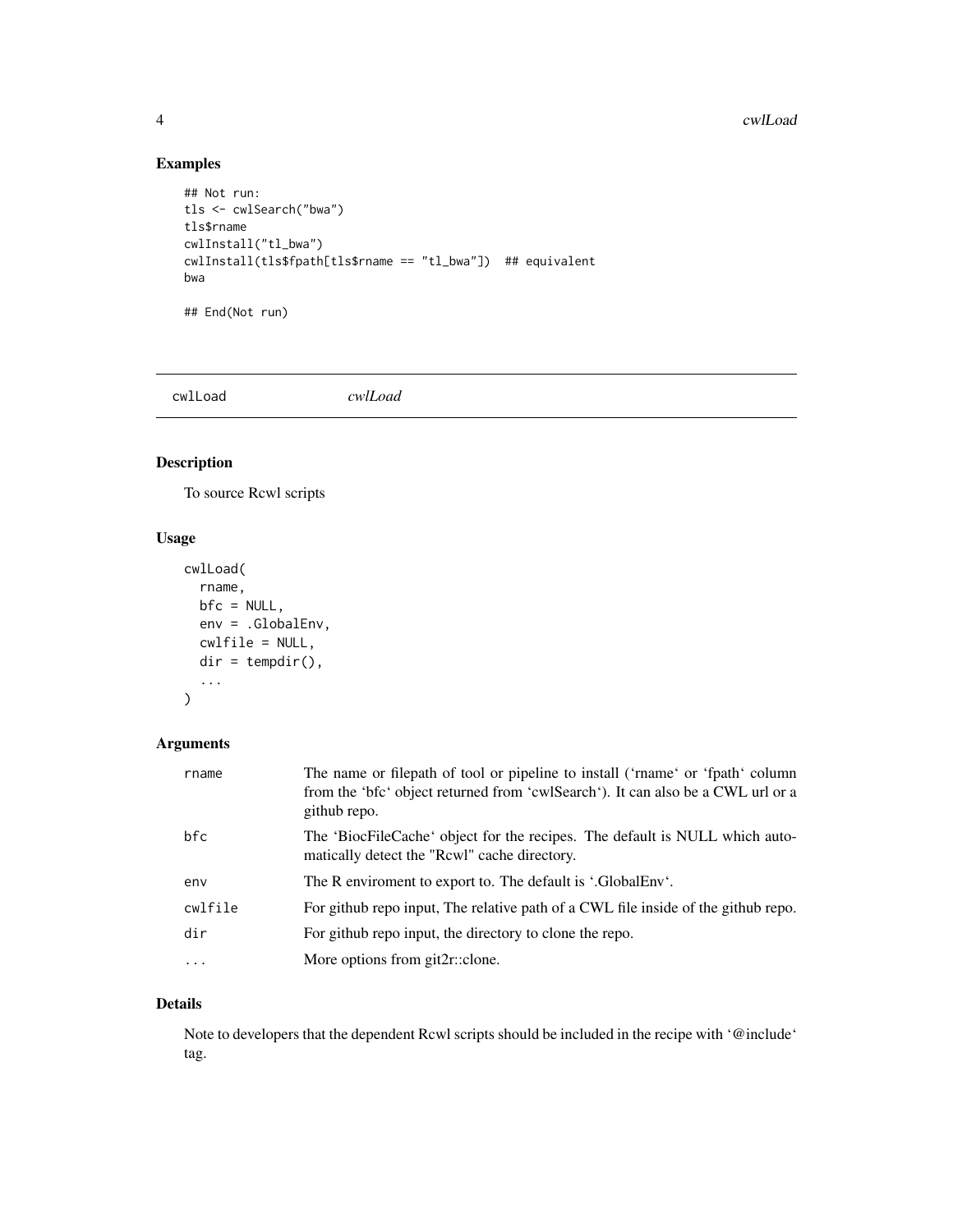#### <span id="page-4-0"></span>cwlSearch 5

#### Value

A 'cwlProcess' object. For pipelines, the dependent tools will also loaded.

#### Examples

```
## Not run:
tls <- cwlSearch("bwa")
title(tls)
bwa <- cwlLoad("tl_bwa")
bwa <- cwlLoad(tls$fpath[tls$rname == "tl_bwa"]) ## equivalent
bwa
## End(Not run)
```
cwlSearch *cwlSearch*

#### Description

Function to search Rcwl tools and pipelines.

#### Usage

```
cwlSearch(keyword, bfc = NULL, type = NULL, ...)
```
#### Arguments

| keyword  | A (vector of) character string as keywords to search for tools or pipelines. Will<br>be used to match patterns against 'rname', 'rpath', 'fpath', 'Command' and<br>'Container' column in the 'bfc' object. |
|----------|------------------------------------------------------------------------------------------------------------------------------------------------------------------------------------------------------------|
| bfc      | The 'BiocFileCache' object for the recipes returned from 'cwlUpdate'. The<br>default is NULL which automatically detect the "Rcwl" cache directory.                                                        |
| type     | The 'Type' to filter the results, "pipeline" or "tool".                                                                                                                                                    |
| $\cdots$ | More options from the internal 'bigguery' function.                                                                                                                                                        |

#### Value

A BiocFileCache tibble.

#### Examples

```
## Not run:
tls <- cwlSearch(c("bwa", "mem"))
data.frame(tls)
```
## End(Not run)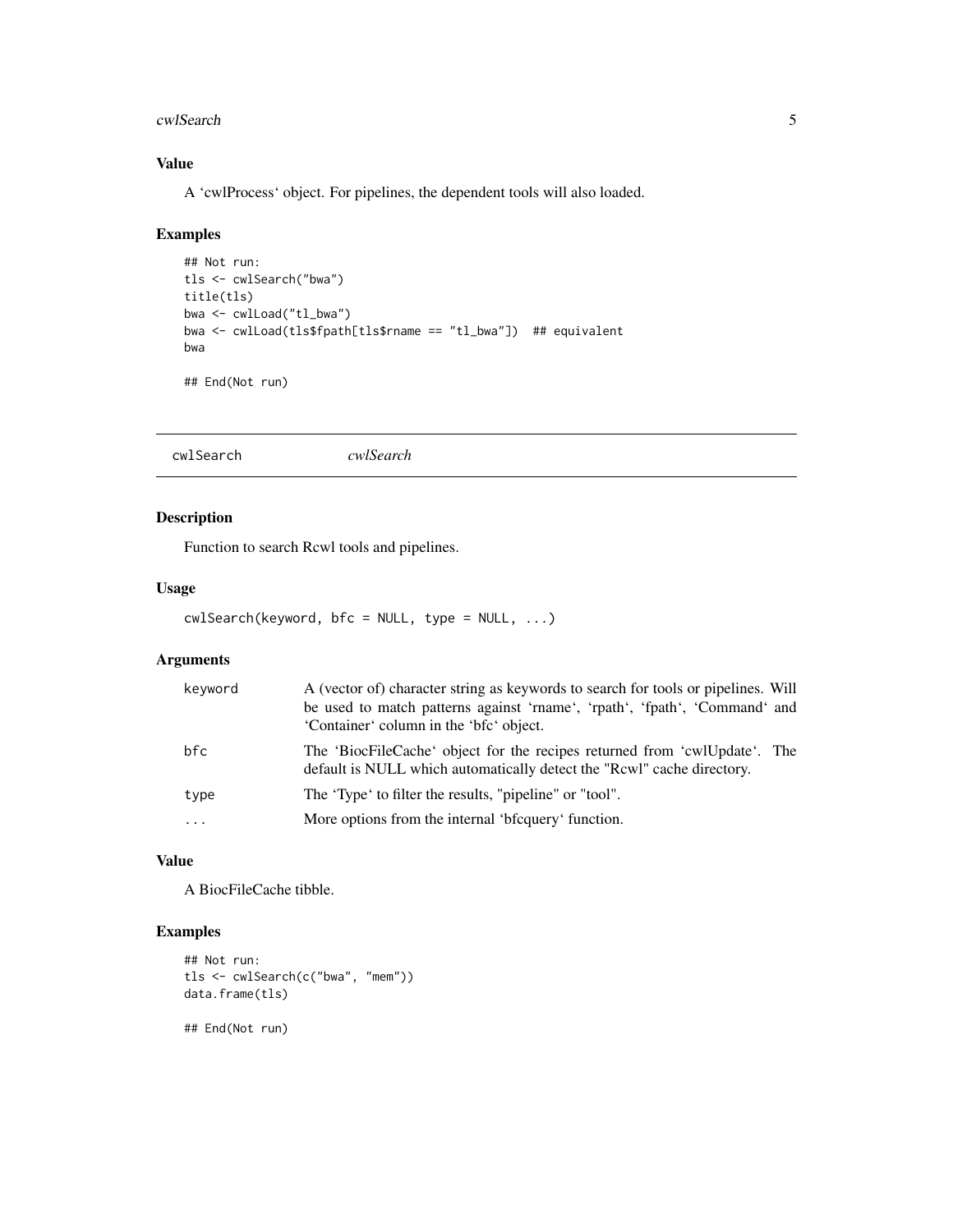<span id="page-5-0"></span>cwlUpdate *cwlUpdate*

#### Description

Function to sync and get the most updated Rcwl recipes from the RcwlRecipes github

#### Usage

```
cwlUpdate(cachePath = "Rcwl", force = FALSE, branch = NULL)
```
#### Arguments

| cachePath | The cache path of the BiocFileCache object to store the Rcwl tools and pipelines<br>recipes.                                    |
|-----------|---------------------------------------------------------------------------------------------------------------------------------|
| force     | Whether to clean existing recipes cache.                                                                                        |
| branch    | The branch of github recipes repository. It can be "master" and "dev". "force $=$<br>TRUE" is recommended when swithing branch. |

#### Examples

```
## Not run:
tools <- cwlUpdate()
## End(Not run)
```
RcwlPipelines *RcwlPipelines*

#### Description

A package for a collection of Rcwl pipelines. Currently four pipeplines have been collected in the package.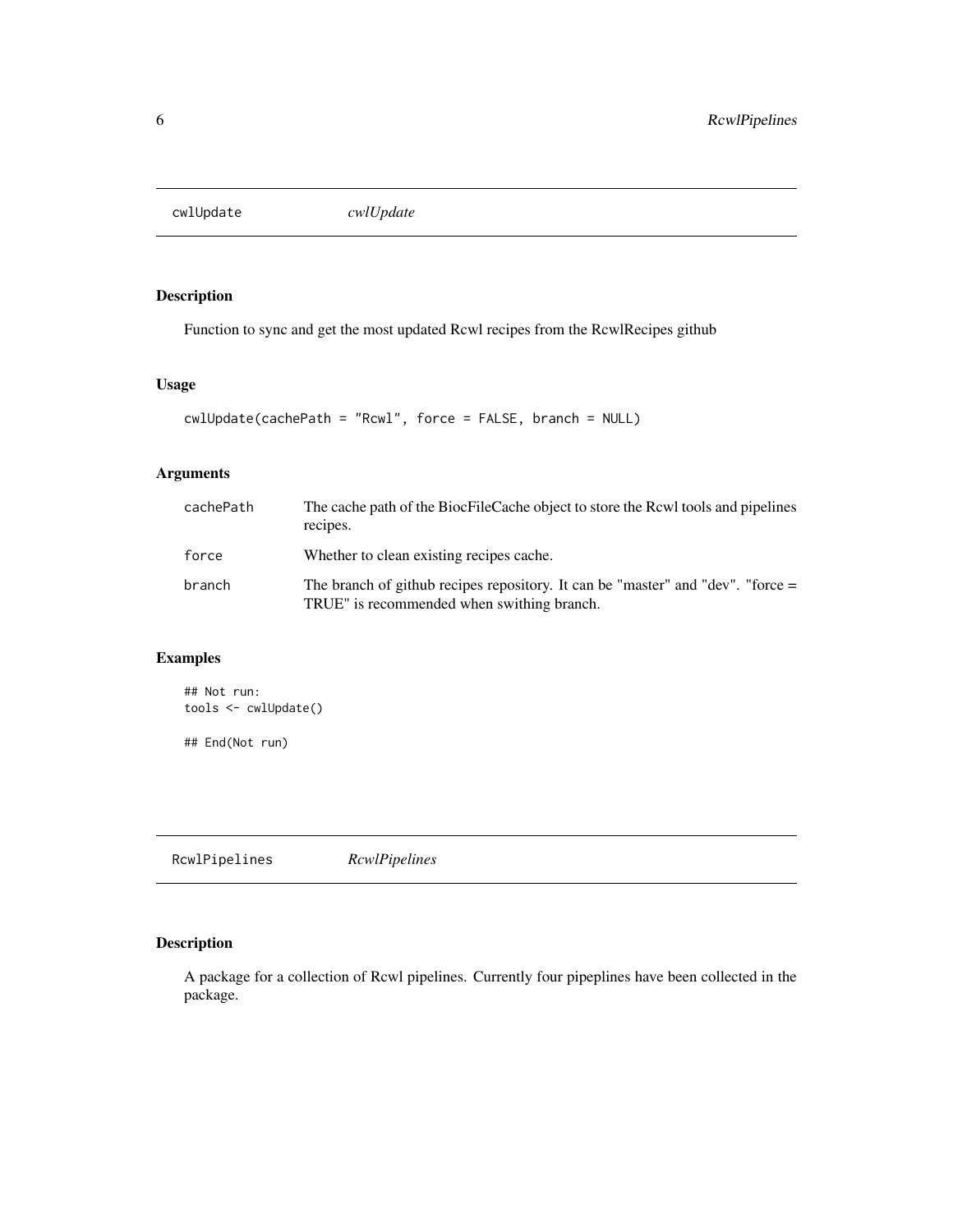<span id="page-6-0"></span>searchContainer *seawrch containers*

#### Description

To search container images for a tool in certain repository from quay.io or dockerhub.

#### Usage

```
searchContainer(tool, repo = "biocontainers", source = c("quay", "dockerhub"))
```
#### Arguments

| tool   | The tool to search.                                   |
|--------|-------------------------------------------------------|
| repo   | The repository to lookup.                             |
| source | The container server to search, quay io or dockerhub. |

#### Value

A DataFrame contains image tag names, updated dates and image sizes.

#### Examples

searchContainer("samtools")